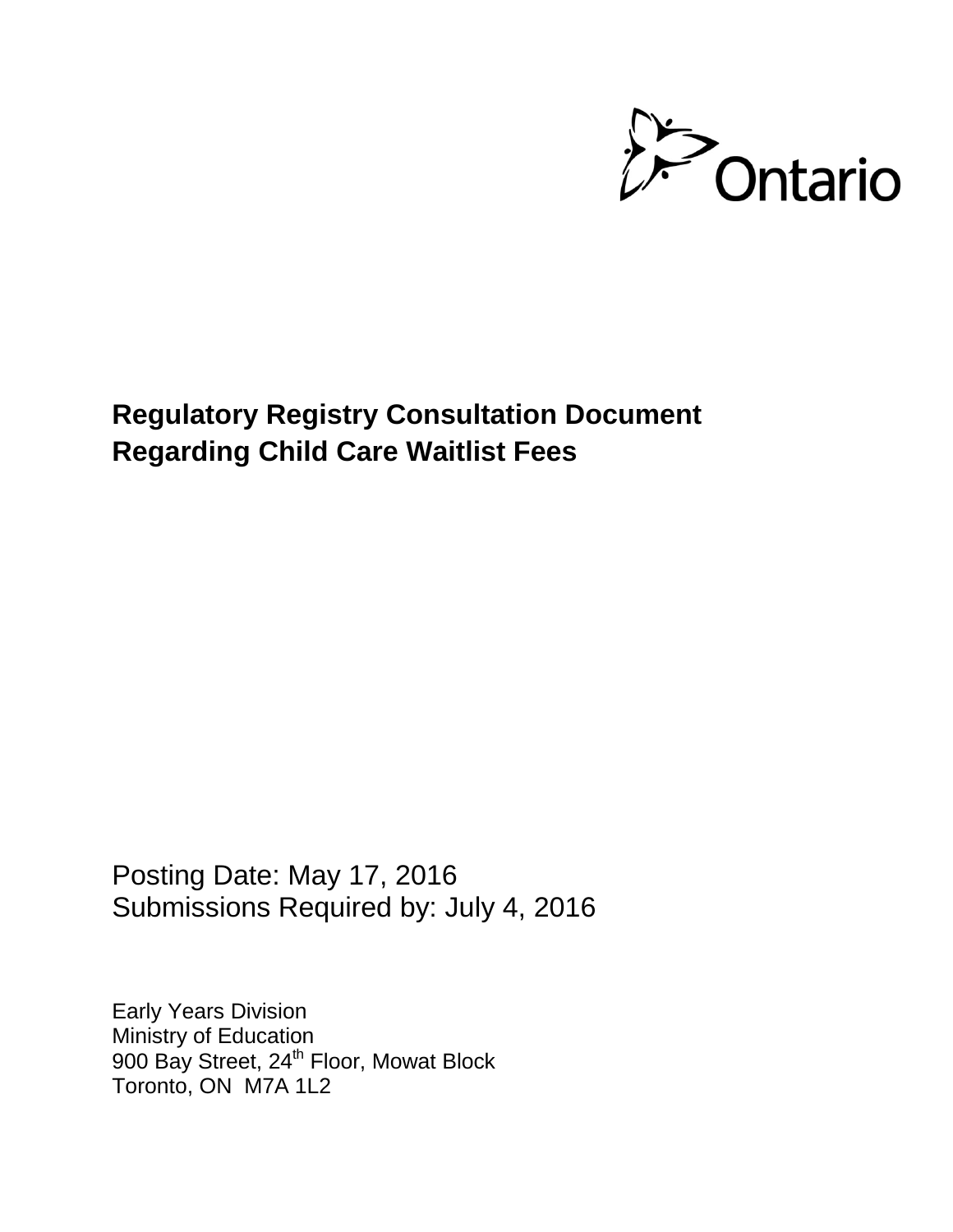## **Purpose**

The purpose of this document is to seek feedback on a proposed regulation regarding wait list fees and management under the *[Child](http://www.e-laws.gov.on.ca/html/statutes/english/elaws_statutes_90d02_e.htm) Care and Early Years Act, 2014* (CCEYA). Please take the time to review the document and provide us with your comments. More information about how to respond is provided at the end of the document. Responses must be received by the Ministry of Education ("the ministry") no later than July 4, 2016.

Ontario's vision for the early years is that children and families are well supported by a system of responsive, high quality, accessible and increasingly integrated early years programs and services that contribute to healthy development today and a stronger future tomorrow.

We are committed to working towards this vision with our stakeholders and partners with a focus on strengthening quality, increasing accessibility and creating conditions for healthy development.

## **Proposed Regulatory Changes**

To address concerns relating to child care wait list fees, the government is proposing to use authority under the CCEYA to amend Ontario Regulation 137/15: General to include provisions that prohibit licensees from charging wait list fees or deposits (refundable or non-refundable) to those seeking to be added to or removed from a wait list and requires licensees to develop a wait list policy that includes a clear explanation of how the licensee determines the order in which children on a wait list are offered admission. The policy would also include details regarding how wait list status will be made available to those on the wait list in a manner that maintains privacy and confidentiality. Licensees would be required to include their wait list policy in their parent handbook and to provide the handbook to parents and caregivers at no cost.

This requirement would help support the provincial interest, articulated in section 49 of the CCEYA, to have a child care and early years system that supports the social and economic well-being of Ontarians.

**Timing:** The ministry is proposing that the proposed regulation would come into effect September 1, 2016.

## **Conclusion**

All interested parties are encouraged to provide feedback on the proposed regulation. The Ministry of Education values the unique and diverse perspectives from parents/families and broader child care and early years partners. Please provide the ministry with your comments no later than **July 4, 2016.**

You can send your response by e-mail to: [CCGE\\_modernization@ontario.ca](mailto:CCGE_modernization@ontario.ca)

Alternatively, you may wish to send your response by mail to:

Child Care Modernization c/o Early Years Division Ministry of Education